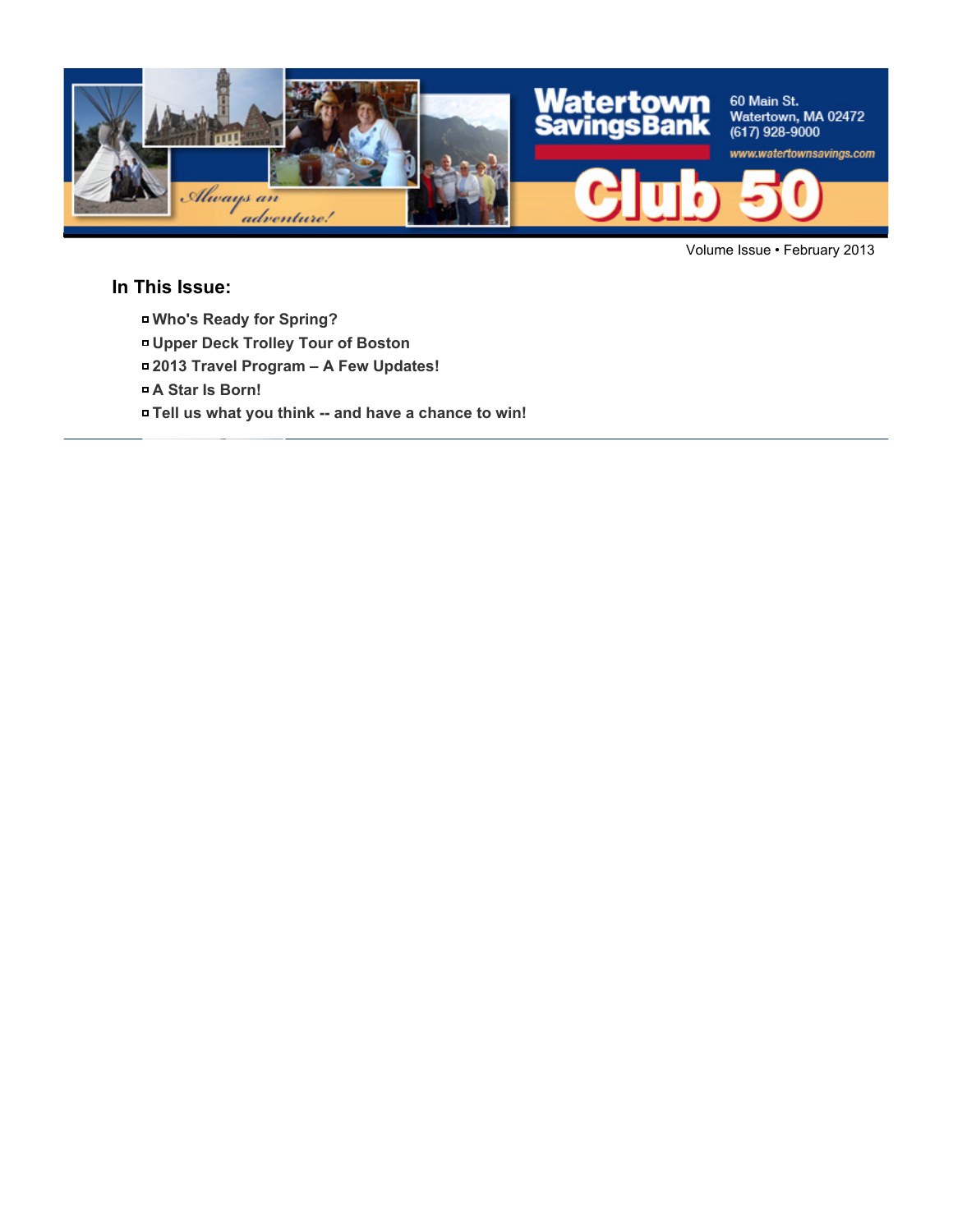

## **The Latest**

# **Who's Ready for Spring?**

Don't envy me too much for completely missing out on Superstorm Nemo!

I don't know how it happened (and I hope it did for many of you too), but I managed to pick the perfect four days for a mini-escape to Florida this month. So you can't blame me for going back for even longer next month, can you? (If I'm not in when you call or stop by, Karen will be happy to assist you.)

But you know how much I also love it when you can escape *with* me! So far there are a few dozen of you who are good at long-range planning … or who have already had enough of *this* winter … and already signed up for our **10 Night Ultimate Caribbean Cruise (plus one night in Ft. Lauderdale) January 30-February 10, 2014.** We understand from Ruth Rudnick, who's coordinating the trip for us through her Travel Showcase company in Belmont, that she has less than a dozen cabins left, so don't miss out on joining us on the Celebrity Equinox for this incredible deal that includes your air, group tour excursions on each island (St. Thomas, St. Kitts, Barbados, Dominica, St. Maarten), trip insurance, gratuities, taxes and fees, air and ship transfers, and even a cocktail party just for us. Please find the reservation form and details on the watertownsavings.com Club 50 page. I'm also very happy to hear how pleased you are with Ruth. We are in very good hands with her.

We're also anxious to start our one-day escapes, with our **Upper Deck Trolley Tour of Boston Wednesday, April 3.** We'll have a treat that day since the custom-built, high-riding trolley can come directly to the American Legion Post 440 to pick us up, so no hopping on and off a regular motorcoach to and from our special tour. Of course, with our family style luncheon feast at Massimino's in the North End after our 2 1/2-hour tour, we may wish to jog home! Please see the day's itinerary below and the signup form on the left.

For the rest of our 2013 plans, please refer to the Save the Dates section below, since we have made a few updates from last month's eNewsletter. And in between eNewsletters, please feel free to check the watertownsavings.com Club 50 page for any other updates. You never know when we'll have something new for you!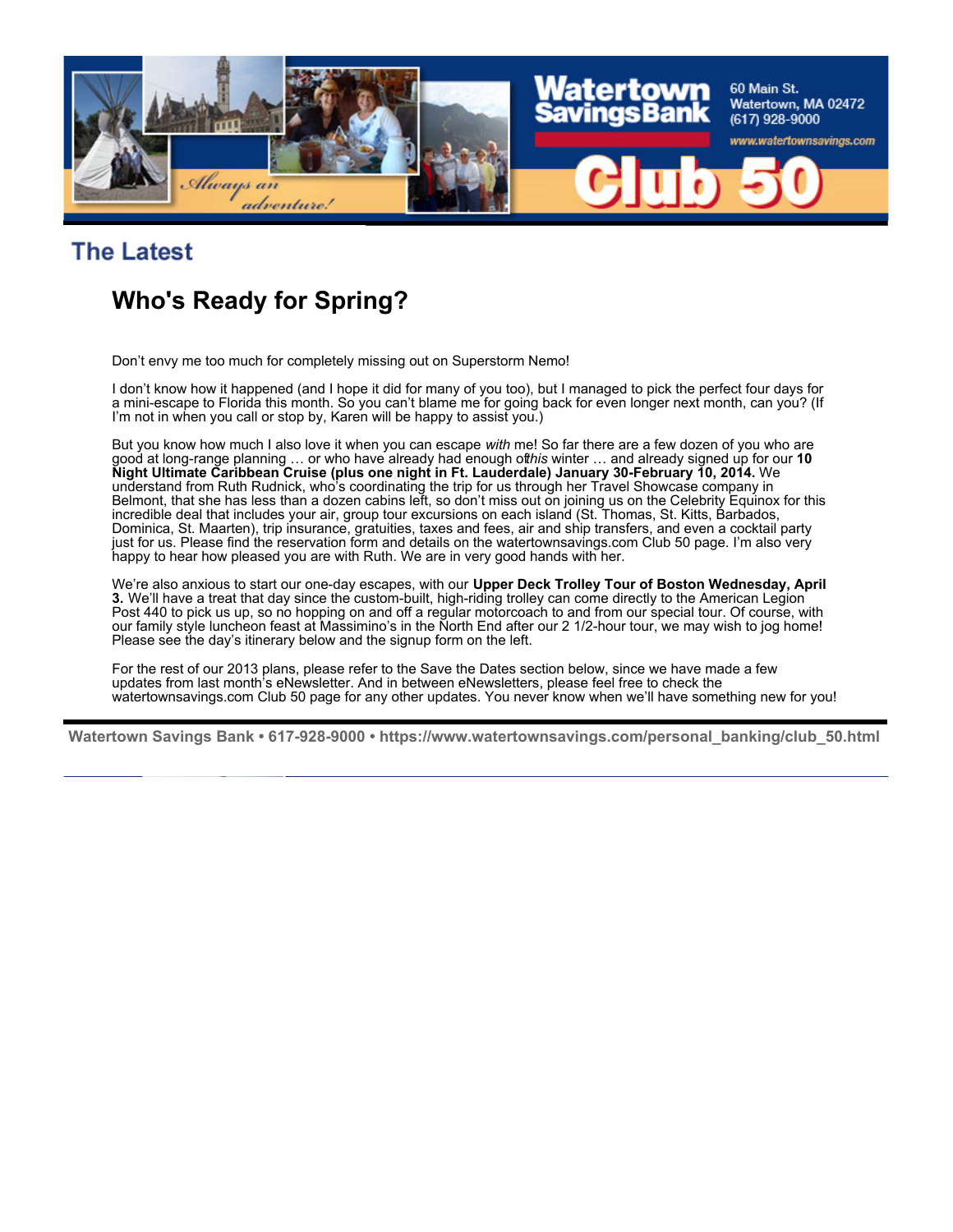

# **Upper Deck Trolley Tour of Boston**

| <b>Return to: WATERTOWN SAVINGS BANK CLUB 50</b><br>ATT: JOAN GALGAY<br><b>60 MAIN STREET</b><br><b>WATERTOWN MA 02472</b>                                                                                                                                                                                                                                                                                                                                                                                                   | RESERVATION FORM: Upper Deck Trolley Tour of Boston 1ST DAY OF SIGN UP: WEDNESDAY, MARCH 6, 2013<br>UPPER DECK TROLLEY TOUR OF BOSTON<br>DATE: Wednesday, April 3, 2013                                                        |                   |                 |
|------------------------------------------------------------------------------------------------------------------------------------------------------------------------------------------------------------------------------------------------------------------------------------------------------------------------------------------------------------------------------------------------------------------------------------------------------------------------------------------------------------------------------|--------------------------------------------------------------------------------------------------------------------------------------------------------------------------------------------------------------------------------|-------------------|-----------------|
| Enclosed please find \$ per person as payment in full for person(s). Full payment is due at time of reservation. Make checks<br>payable to: WATERTOWN SAVINGS BANK                                                                                                                                                                                                                                                                                                                                                           |                                                                                                                                                                                                                                |                   |                 |
|                                                                                                                                                                                                                                                                                                                                                                                                                                                                                                                              | Phone: 2008 Phone: 2008                                                                                                                                                                                                        |                   |                 |
|                                                                                                                                                                                                                                                                                                                                                                                                                                                                                                                              |                                                                                                                                                                                                                                | City: State: Zip: |                 |
|                                                                                                                                                                                                                                                                                                                                                                                                                                                                                                                              | Traveling Companions: etc. All and the extreme of the Special Requests: etc. All and the extreme of the extreme of the extreme of the extreme of the extreme of the extreme of the extreme of the extreme of the extreme of th |                   |                 |
|                                                                                                                                                                                                                                                                                                                                                                                                                                                                                                                              |                                                                                                                                                                                                                                |                   |                 |
| I hereby give permission to Watertown Savings Bank to duplicate and use for advertising purposes, any photographs taken of me on this trip.<br>Watertown Savings Bank Club 50 is organizing this event for its selected customers. The Bank uses experienced tour guides and common<br>carriers. By signing this form you agree to hold Watertown Savings Bank, Club 50, its employees, successors, agents and assigns harmless<br>for all injuries, damages or other losses arising from their participation in this event. |                                                                                                                                                                                                                                |                   |                 |
|                                                                                                                                                                                                                                                                                                                                                                                                                                                                                                                              |                                                                                                                                                                                                                                |                   | Date: _________ |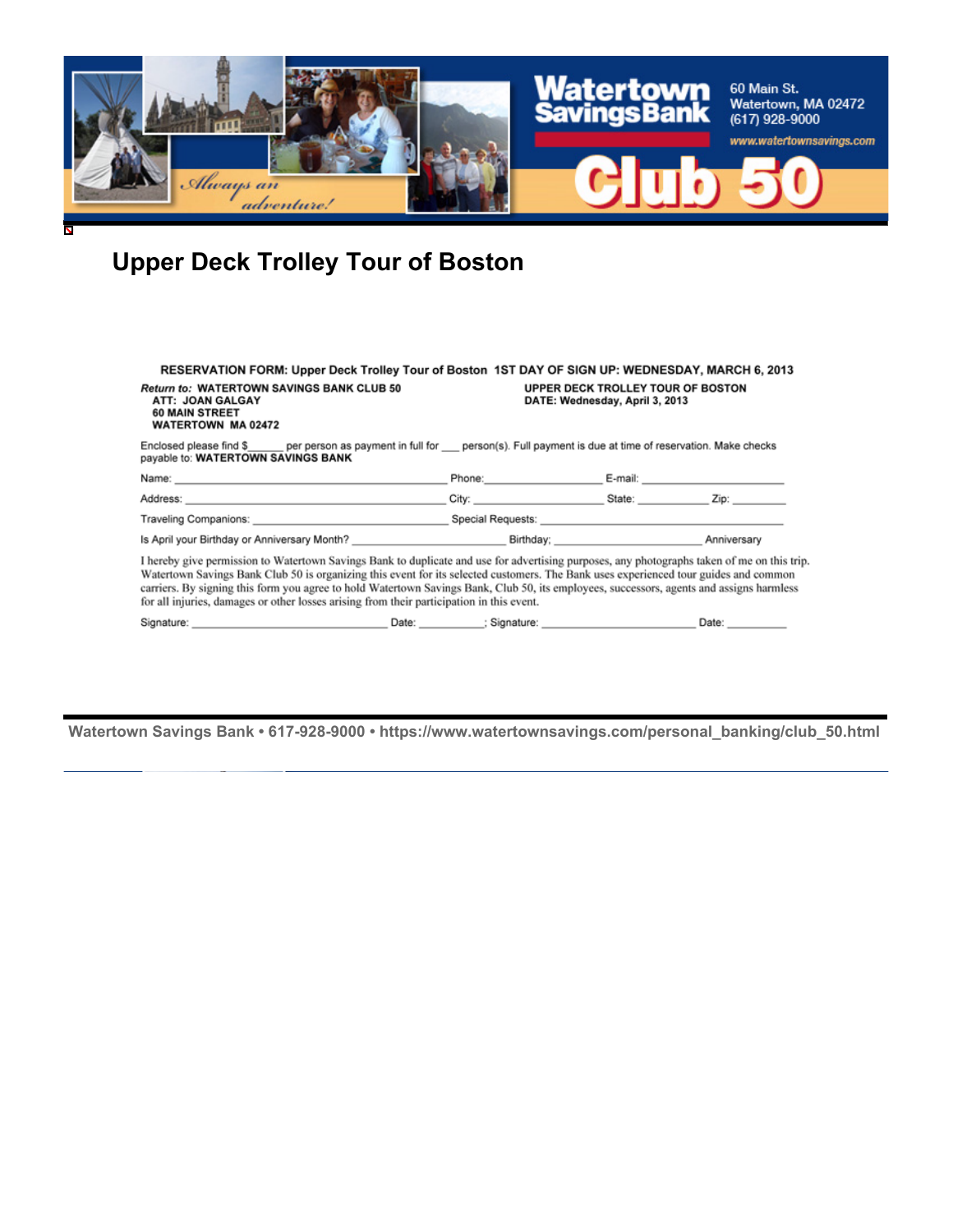

### **Club 50 Opportunities**

# **Upper Deck Trolley Tour of Boston**

Date: **Wednesday, April 3, 2013** First Day of Signup: Wednesday, March 6

Price: \$75 Members; \$85 Guests **Walkability: moderate** = ability to walk at a moderate pace.

Sit back and enjoy the ride! Upper Deck Trolley Tours will pick us up right at the American Legion Post 440 at 9:30 a.m. for our 2 1/2-hour fully narrated tour of Boston and Cambridge — including the only trolley tour of Harvard Square! Boston Upper Deck Trolley Tours' custom-built luxury high-riding trolleys feature comfortable seating, climate control, a smooth ride, and great views of your Boston tour from elevated seating platforms.

Then we will head to Boston's North End to enjoy a family-style luncheon at Massimino's Cucina Italiana: bruschetta, salad, penne marinara, chicken parmigiana, cannoli and coffee.

We will return to the Post 440 at approx. 2:30 p.m.

Full payment is due with reservation.

**Cancellation Policy:** On or before 3/27/13 -- Refund if, and only if, we can find someone to take your place on the trip. After 3/27/13 -- No refund.

**Please note:** Motorcoach seating is assigned according to the date & time we receive your reservation (excluding accommodations for special needs), starting 8:30 a.m. on the established first date of sign up. Non-members traveling with us must do so as the guest of a current club member. Individuals who require special attention must bring someone to assist them.

**The sign-up form is available on the left column of this page – see Forms.**

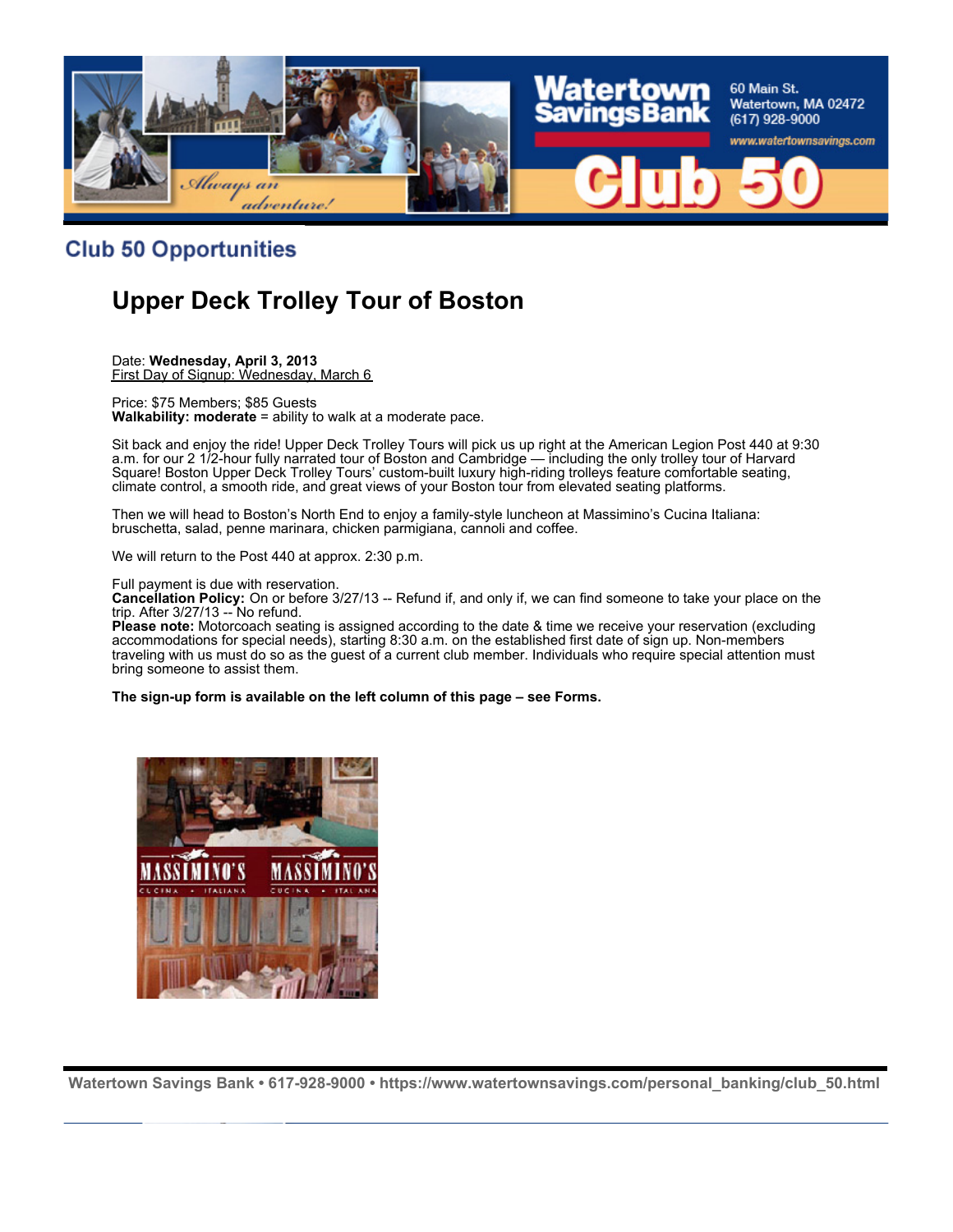

## **Save the Dates**

# **2013 Travel Program – A Few Updates!**

Here are a few more details for what's on tap so far for our 2013 trips: **April 3** Upper Deck Trolley Tour of Boston Lunch at Massimino's Cucina Italiana

**April 15-19 & 22-26** Easy Living in the Big Easy of New Orleans

#### **April 30**

Pickety Place (Unique Mason, NH restaurant and herb farm, and model for *Little Red Riding Hood* illustrations)

#### **May 16**

Hidden Gardens of Beacon Hill Lunch at Skipjack's in Boston

**June 20** Charles River Cruise Lunch at The Cheesecake Factory

**June 23-25** Nantucket (Nantucket Inn)

**July 24** Provincetown Dunes Tour

#### **August**

Castle in the Clouds (Moultonborough, NH mountaintop mansion overlooking Lake Winnipesaukee)

#### **September 5**

The Corvettes Doo Wop Revue at Venus de Milo with Lunch

**September 10-22** Old World Prague & the Blue Danube

**October 21-23** Vermont (Essex Inn)

**November 6** Sweet Dreams: A Patsy Cline Tribute at the Log Cabin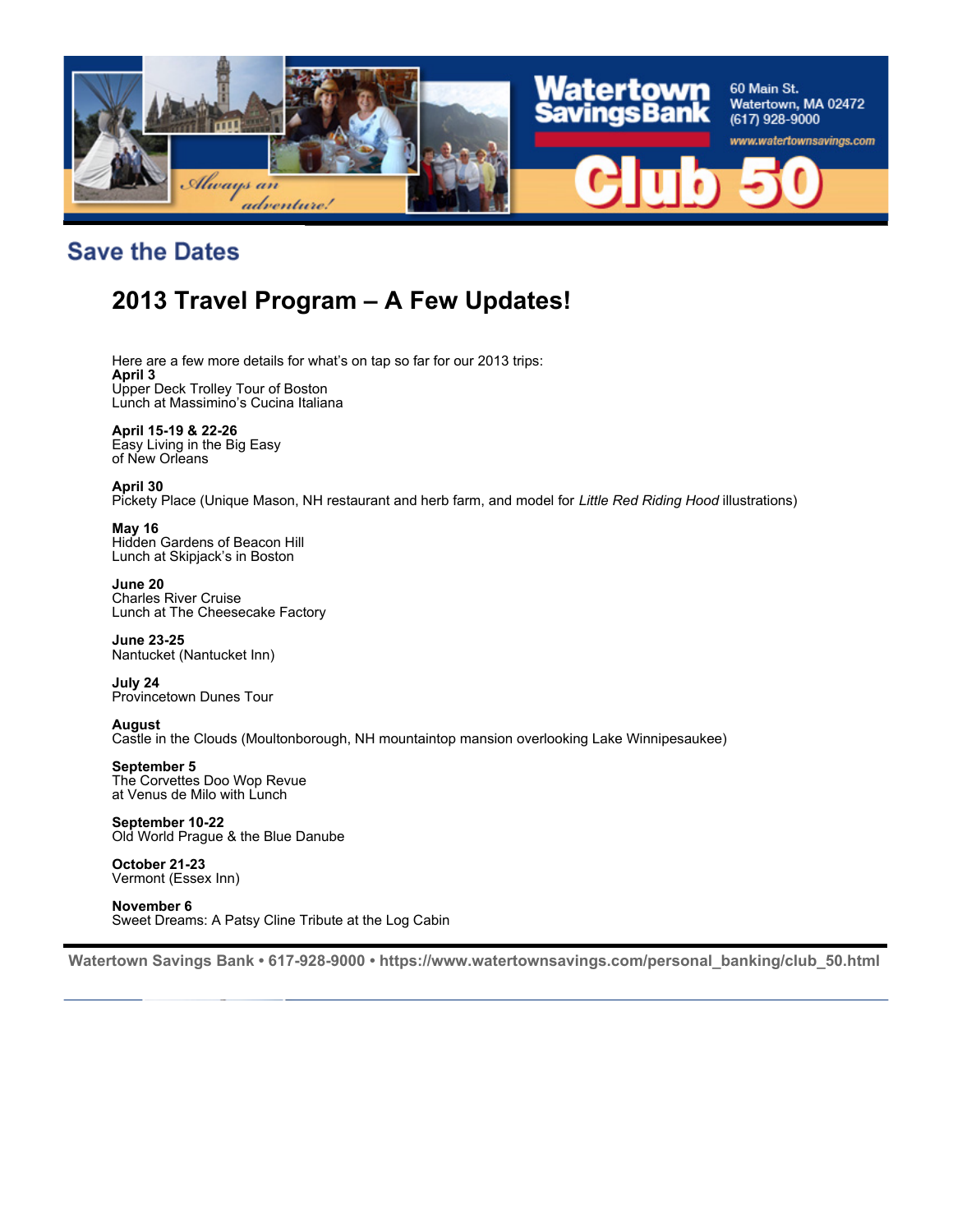

## **Featured Photo**

# **A Star Is Born!**

How long does it take to create 60 seconds of TV time? Oh, only about 60 minutes!

Waltham customers may have seen Joan on their local cable access channel! Recently a pair of **WCAC-TV** cameramen visited the Club 50 office to film her for a spotlight on *Newswatch,*airtime that Watertown Savings Bank receives for being a show sponsor.

From the lovely setting of the atrium lounge here at the Main Office, Joan explained what Club 50 is all about, and then the cameramen asked her to move to her office where she overviewed upcoming trips – including our 2014 **Ultimate Caribbean Cruise** -- with a new Club 50 member: So who was the camera-ready good sport? You most likely recognized him – Tom Coxall, our Lending Specialist, who's very active in the Waltham community!

The spotlight ran in late January and early February, but if you missed it or you don't have access to WCAC-TV, don't despair: You can catch it on the WSB website – and see if you're in any of the photos showcased in the short!